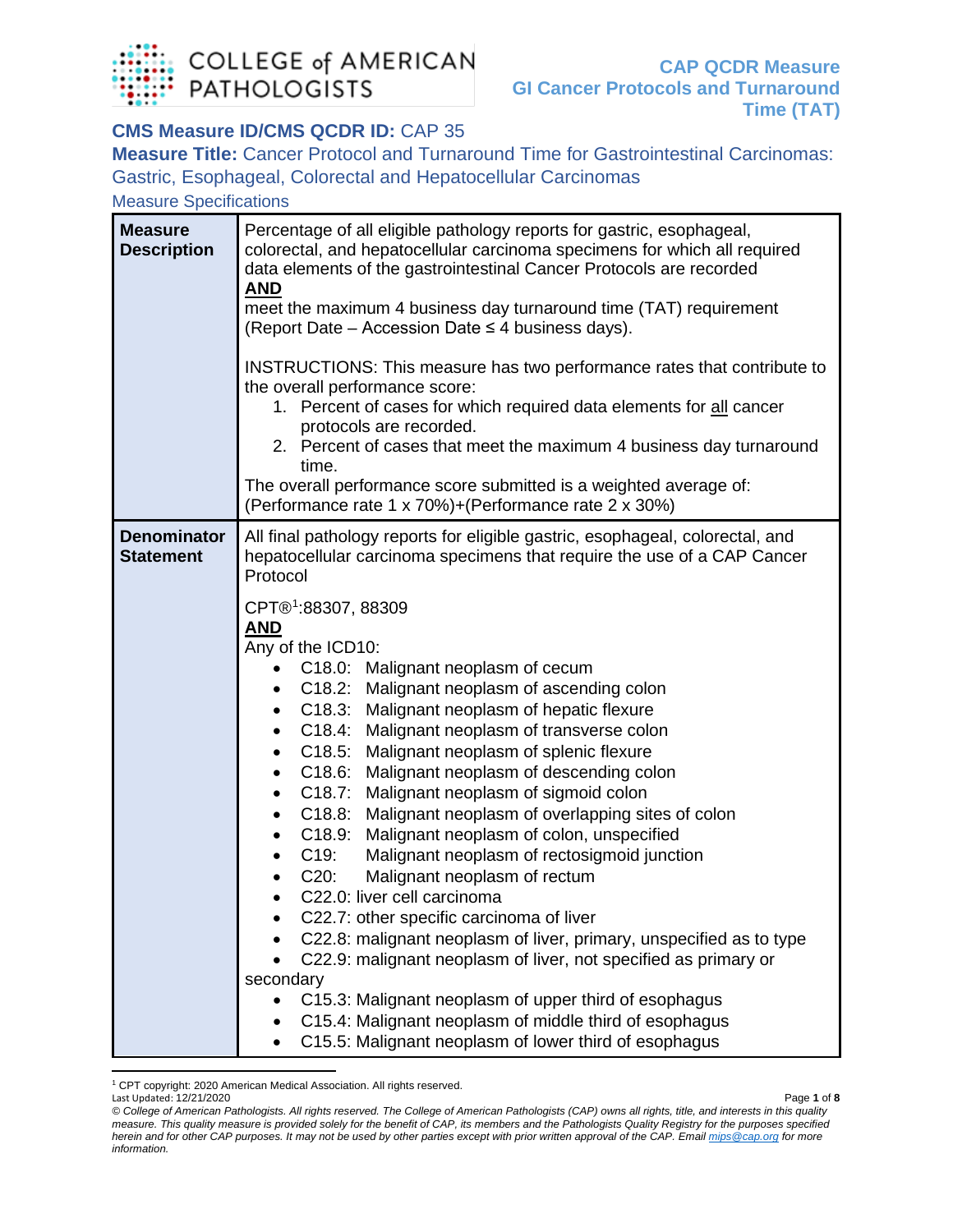# COLLEGE of AMERICAN<br>PATHOLOGISTS

|                                         | C15.8: Malignant neoplasm of overlapping sites of esophagus<br>C15.9: Malignant neoplasm of esophagus, unspecified<br>C16.0: Malignant neoplasm of cardia<br>C16.1: Malignant neoplasm of fundus of stomach<br>C16.2: Malignant neoplasm of body of stomach<br>C16.3: Malignant neoplasm of pyloric antrum<br>C16.4: Malignant neoplasm of pylorus<br>$\bullet$<br>C16.5: Malignant neoplasm of lesser curvature of stomach,<br>$\bullet$<br>unspecified<br>C16.6: Malignant neoplasm of greater curvature of stomach,<br>unspecified<br>C16.8: Malignant neoplasm of overlapping sites of stomach<br>C16.9: Malignant neoplasm of stomach, unspecified<br>The denominator must be met between 01/01/2021 and 12/26/2021. This is<br>to provide sufficient time for the performance of the numerator to be met<br>within the performance period. |
|-----------------------------------------|--------------------------------------------------------------------------------------------------------------------------------------------------------------------------------------------------------------------------------------------------------------------------------------------------------------------------------------------------------------------------------------------------------------------------------------------------------------------------------------------------------------------------------------------------------------------------------------------------------------------------------------------------------------------------------------------------------------------------------------------------------------------------------------------------------------------------------------------------|
| <b>Denominator</b><br><b>Exclusions</b> | <b>Biopsy specimens</b><br>Cytology specimens<br>Lymphoma<br>Sarcoma<br>Resection specimens with no residual tumors<br>Well-differentiated neuroendocrine tumors<br>Hepatoblastoma<br>Gastrointestinal stromal tumor (GIST)<br>Metastatic malignancy to these organs                                                                                                                                                                                                                                                                                                                                                                                                                                                                                                                                                                             |
| <b>Denominator</b><br><b>Exceptions</b> | Cases requiring intradepartmental or extra-departmental consultation.                                                                                                                                                                                                                                                                                                                                                                                                                                                                                                                                                                                                                                                                                                                                                                            |
| <b>Numerator</b><br><b>Statement</b>    | All eligible cases where the following required elements found in the current<br><b>CAP Cancer Protocol are recorded:</b><br>Procedure<br><b>Tumor Site</b><br><b>Tumor Size</b><br>Histologic Type<br><b>Histologic Grade</b><br>$\bullet$<br>Margin status including all applicable required margins<br>٠<br><b>Tumor Extension</b><br><b>Treatment Effect</b><br>Tumor Focality (Hepatocellular only)<br>Macroscopic Tumor Perforation (Colorectal only)<br>Tumor Deposits (Colorectal only)<br>Perineural Invasion (Colorectal only)<br>Relationship of Tumor to Esophagogastric Junction (Esophageal<br>٠<br>only)                                                                                                                                                                                                                          |

Last Updated: 12/21/2020 Page **2** of **8** *© College of American Pathologists. All rights reserved. The College of American Pathologists (CAP) owns all rights, title, and interests in this quality measure. This quality measure is provided solely for the benefit of CAP, its members and the Pathologists Quality Registry for the purposes specified herein and for other CAP purposes. It may not be used by other parties except with prior written approval of the CAP. Emai[l mips@cap.org](mailto:mips@cap.org) for more information.*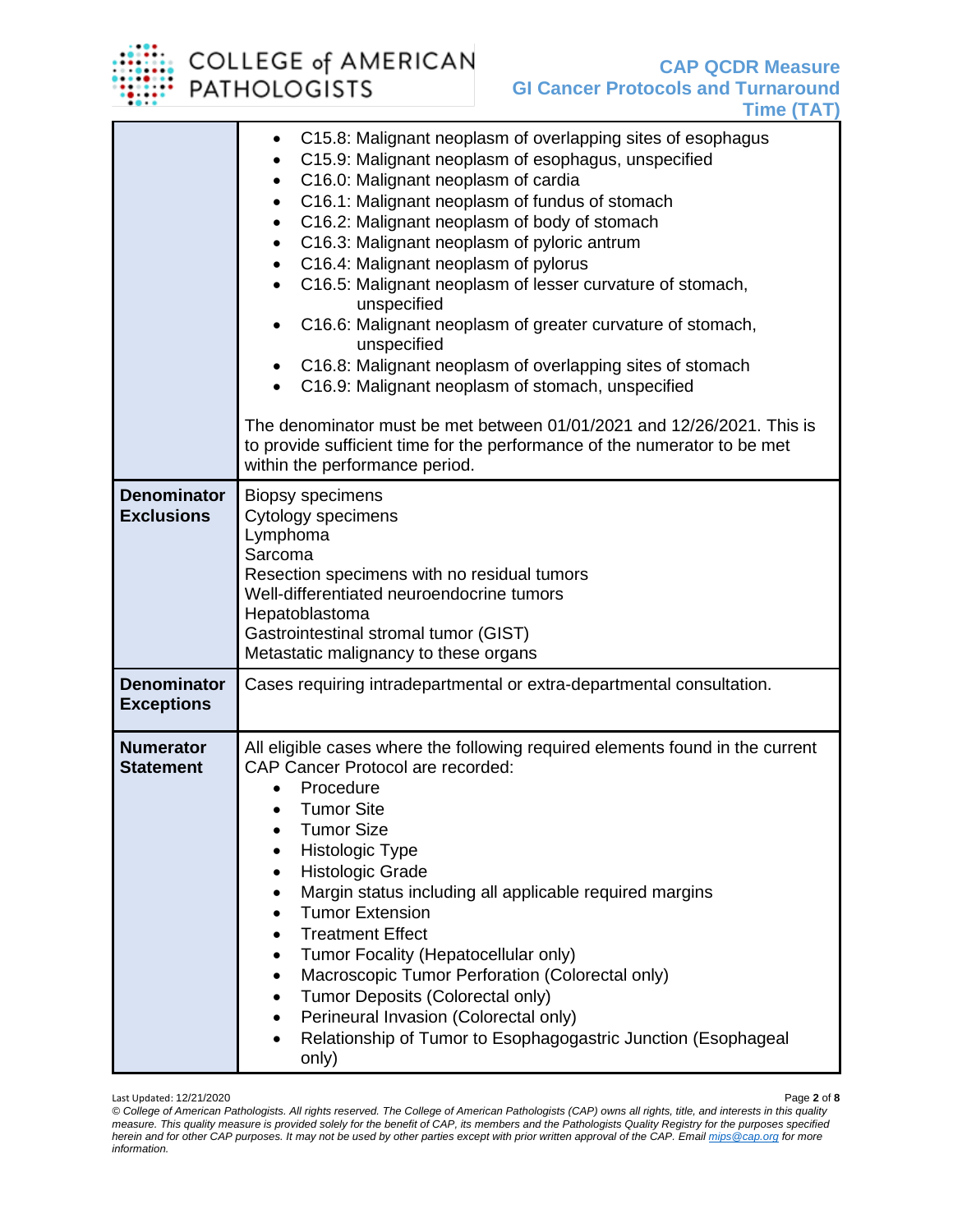# COLLEGE of AMERICAN<br>PATHOLOGISTS

|                                       | Lymphovascular (Colorectal, Esophageal and Gastric specimens) or<br>vascular (Hepatocellular) invasion<br>Regional Lymph Nodes*<br>Number of Nodes Examined<br>$\Omega$<br>Number of Nodes Involved<br>$\circ$<br>Pathologic Stage Classification: AJCC 8th Edition<br>o TNM Descriptors<br>Primary Tumor (pT)<br>$\circ$<br>Regional Lymph Nodes (pN)*<br>O<br>Distant Metastases (pM)*<br>O<br>* Required only if appropriate tissue/sample is present, can be omitted if no<br>lymph nodes/distant metastases are provided<br><b>AND</b><br>Final pathology report in the laboratory/hospital information system with result<br>verified by the pathologist and available to the requesting physician(s) within<br>4 business days.                                                                                                                                                                                                                                                                                                                                                                                                                                                                                                                              |
|---------------------------------------|---------------------------------------------------------------------------------------------------------------------------------------------------------------------------------------------------------------------------------------------------------------------------------------------------------------------------------------------------------------------------------------------------------------------------------------------------------------------------------------------------------------------------------------------------------------------------------------------------------------------------------------------------------------------------------------------------------------------------------------------------------------------------------------------------------------------------------------------------------------------------------------------------------------------------------------------------------------------------------------------------------------------------------------------------------------------------------------------------------------------------------------------------------------------------------------------------------------------------------------------------------------------|
| <b>Numerator</b><br><b>Exclusions</b> | None                                                                                                                                                                                                                                                                                                                                                                                                                                                                                                                                                                                                                                                                                                                                                                                                                                                                                                                                                                                                                                                                                                                                                                                                                                                                |
| <b>Guidance</b>                       | <b>Denominator Definitions:</b><br>Eligible procedures for gastric carcinoma include:<br>Partial gastrectomy<br>Complete gastrectomy<br>Eligible procedures for esophageal carcinoma include:<br>Esophagectomy<br>$\bullet$<br>Esophagogastrectomy<br>Eligible procedures for hepatocellular carcinoma include:<br>Partial hepatic resection<br>Total or complete hepatic resection<br>Eligible procedures for colorectal carcinoma include:<br>Partial colectomy/resection<br>Total colectomy/resection<br>Segmental colectomy/resection<br>Low anterior rectal resection<br>$\bullet$<br>Abdominoperineal resection<br>The numerator of Rate 1 is defined as gastric, esophageal, colorectal, and<br>hepatocellular carcinoma specimens for which all required data elements are<br>included. If a case does not include one of the required data elements, it may<br>not be included in the Numerator for Rate 1. A case that does not include all<br>required data elements may be included in the Numerator of Rate 2 if the<br>required turnaround time is met.<br>Numerator definitions for Rate 2:<br>1. Turnaround Time (TAT): The day the specimen is accessioned in the<br>lab to the day the final report is signed out. Business days counted<br>only. |

Last Updated: 12/21/2020 Page **3** of **8**

*<sup>©</sup> College of American Pathologists. All rights reserved. The College of American Pathologists (CAP) owns all rights, title, and interests in this quality measure. This quality measure is provided solely for the benefit of CAP, its members and the Pathologists Quality Registry for the purposes specified herein and for other CAP purposes. It may not be used by other parties except with prior written approval of the CAP. Emai[l mips@cap.org](mailto:mips@cap.org) for more information.*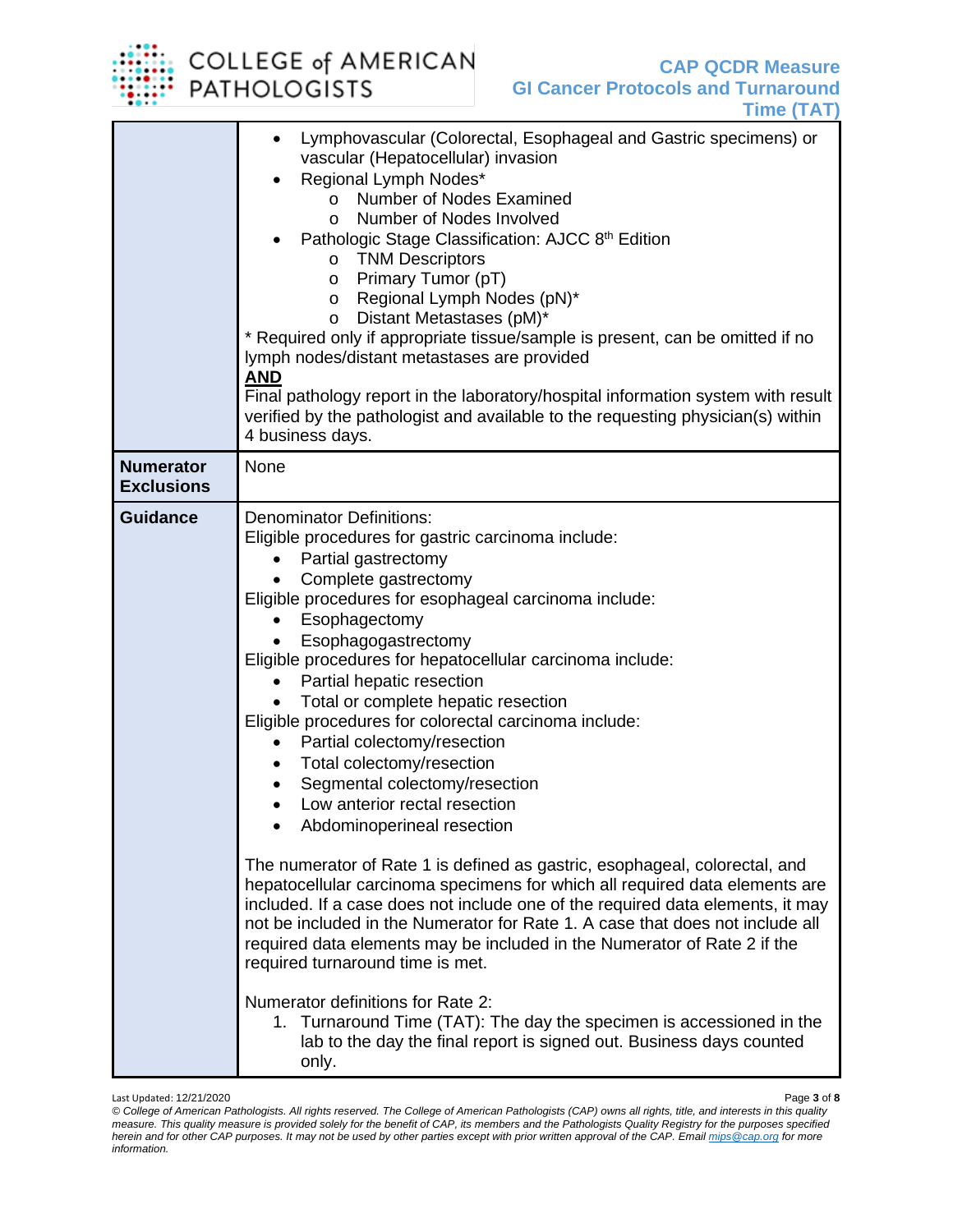COLLEGE of AMERICAN<br>PATHOLOGISTS

| <b>Measure Information</b><br><b>NQS Domain</b><br><b>Meaningful</b><br><b>Measures</b><br>Area(s) | 2. Accession Date: The date recorded in the laboratory/hospital<br>information system that documents when a specimen was received by<br>the laboratory.<br>3. Report Date: The date recorded in the laboratory/hospital information<br>system that documents when a result is verified and reported by the<br>laboratory and is available to the requesting physician(s) (signed out).<br>4. Signed Out: The pathology report with a final diagnosis is released.<br><b>Communication and Care Coordination</b><br>Transfer of Health Information and Interoperability                                                                                                                                                                                                                                                                                                                                                                                                                                                                                                                                                                                                                                                                                                                                                                                                                                                                                                                                                                                                                                                                                                                                                                                                                                                                                                                                                                                                                                                                                                                                                                                                                                                                                                                                                                                                                                                                                                       |
|----------------------------------------------------------------------------------------------------|------------------------------------------------------------------------------------------------------------------------------------------------------------------------------------------------------------------------------------------------------------------------------------------------------------------------------------------------------------------------------------------------------------------------------------------------------------------------------------------------------------------------------------------------------------------------------------------------------------------------------------------------------------------------------------------------------------------------------------------------------------------------------------------------------------------------------------------------------------------------------------------------------------------------------------------------------------------------------------------------------------------------------------------------------------------------------------------------------------------------------------------------------------------------------------------------------------------------------------------------------------------------------------------------------------------------------------------------------------------------------------------------------------------------------------------------------------------------------------------------------------------------------------------------------------------------------------------------------------------------------------------------------------------------------------------------------------------------------------------------------------------------------------------------------------------------------------------------------------------------------------------------------------------------------------------------------------------------------------------------------------------------------------------------------------------------------------------------------------------------------------------------------------------------------------------------------------------------------------------------------------------------------------------------------------------------------------------------------------------------------------------------------------------------------------------------------------------------------|
| <b>Meaningful</b><br><b>Measure</b><br><b>Rationale</b>                                            | The CAP cancer protocols have been thoroughly researched and have been<br>determined to contain all the elements that a clinician would need to<br>appropriately treat a patient with a malignant disease. Therefore, utilizing all<br>the required elements found in a CAP protocol for malignant cases should be<br>the very definition of a high-quality report and serve as a measure of<br>pathologist performance. An accurate and complete diagnosis as would be<br>found in a high-quality pathology report with the CAP cancer template is<br>crucial to successful patient treatment and outcomes. The cancer protocols<br>standardize the collection and reporting of all cancer patient data, facilitates<br>communication between pathologists, clinicians and cancer registrars, and<br>improves and supports information exchange and data interoperability (1).<br>Turnaround time (TAT) is an indicator of efficiency in anatomic pathology and<br>may affect coordination of patient care. Timely pathology reports are one of<br>the most important tools physicians use to adequately manage the quality<br>and safety of patient care. The implication of surgical pathology report delay,<br>as shown in research evidence, is that prolonged turnaround time can play a<br>major role in disease complications, including raising morbidity and mortality<br>rates. Therefore, verifying pathology reports in an appropriate timeframe<br>helps healthcare practitioners with timely diagnosis and more effective<br>treatment planning (2-4).<br>1. Shi, C. Protocol for the Examination of Specimens From Patients With<br>Carcinoma of the Esophagus v 4.1.0.0 (February 2020)<br>https://documents.cap.org/protocols/cp-giupper-esophagus-20-4100.pdf<br>2. Alshieban S. and Al-Surimi K. Reducing turnaround time of surgical<br>pathology reports in pathology and laboratory medicine departments.<br>BMJ Qual Improv Rep. 2015 Nov 24;4(1). pii: u209223.w3773. doi:<br>10.1136/bmjquality.u209223.w3773. eCollection 2015.<br>3. Volmar, KE et al. Turnaround Time for Large or Complex Specimens<br>in Surgical Pathology: A College of American Pathologists Q-Probes<br>Study of 56 Institutions. Archives of pathology & laboratory medicine.<br>139. 171-7. 10.5858/arpa.2013-0671-CP. 2015.<br>4. Patel, S. et al. Factors that impact turnaround time of surgical<br>pathology specimens in an academic institution. Hum Pathol. 2012 |

Last Updated: 12/21/2020 Page **4** of **8**

*<sup>©</sup> College of American Pathologists. All rights reserved. The College of American Pathologists (CAP) owns all rights, title, and interests in this quality measure. This quality measure is provided solely for the benefit of CAP, its members and the Pathologists Quality Registry for the purposes specified herein and for other CAP purposes. It may not be used by other parties except with prior written approval of the CAP. Emai[l mips@cap.org](mailto:mips@cap.org) for more information.*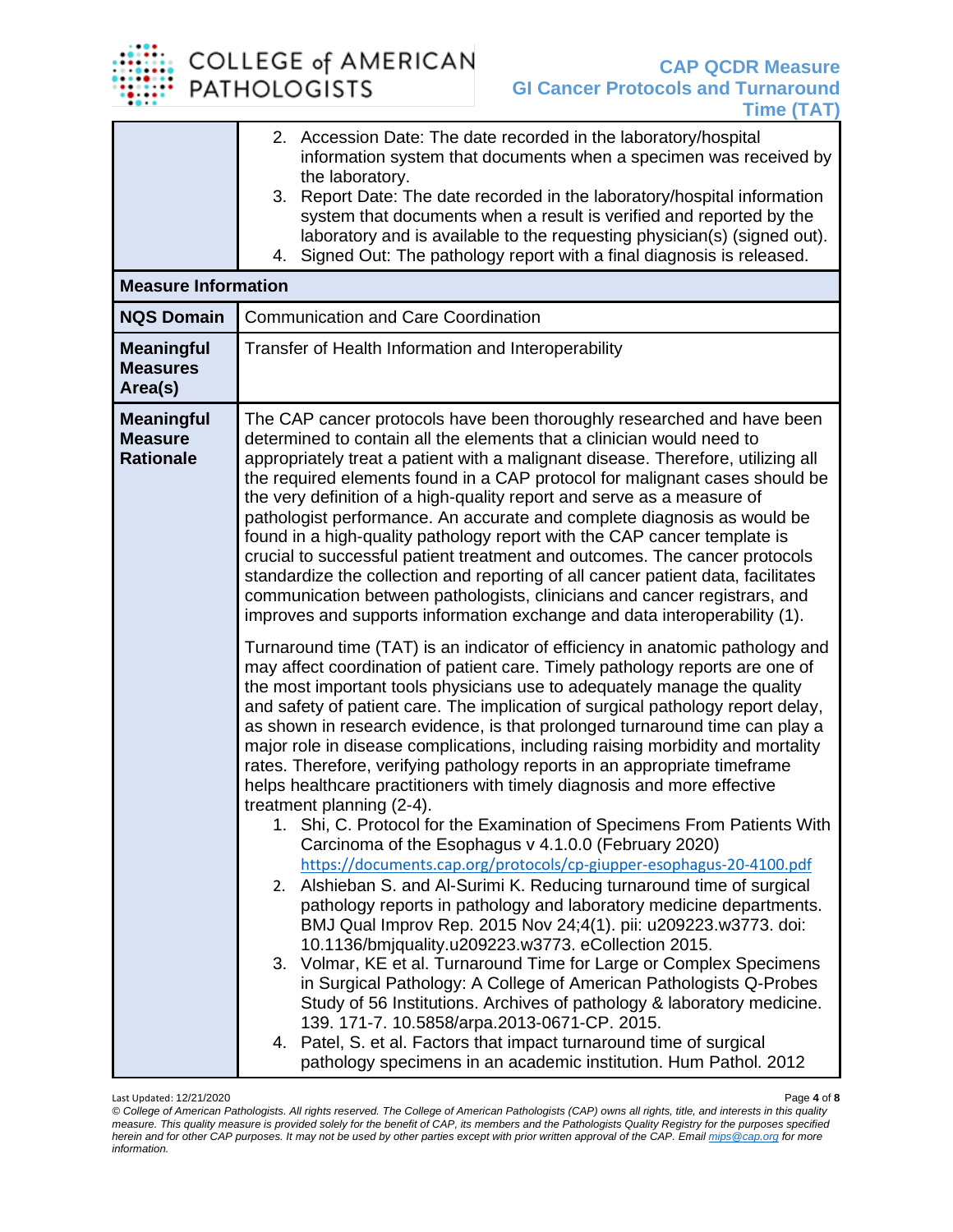

|                                                                   | Sep;43(9):1501-5. doi: 10.1016/j.humpath.2011.11.010. Epub 2012<br>Mar 8.                                                                                                                                                                                                                                                                                                                                                                                                                                                                                                                                                                                                                                                                                                                                                                                                                                                                                                                                                                                                                                                                                                                                                                                            |
|-------------------------------------------------------------------|----------------------------------------------------------------------------------------------------------------------------------------------------------------------------------------------------------------------------------------------------------------------------------------------------------------------------------------------------------------------------------------------------------------------------------------------------------------------------------------------------------------------------------------------------------------------------------------------------------------------------------------------------------------------------------------------------------------------------------------------------------------------------------------------------------------------------------------------------------------------------------------------------------------------------------------------------------------------------------------------------------------------------------------------------------------------------------------------------------------------------------------------------------------------------------------------------------------------------------------------------------------------|
| <b>Measure</b><br><b>Type</b>                                     | Process                                                                                                                                                                                                                                                                                                                                                                                                                                                                                                                                                                                                                                                                                                                                                                                                                                                                                                                                                                                                                                                                                                                                                                                                                                                              |
| <b>Data Source</b>                                                | Laboratory Information System; CAP cancer protocols; and pathology reports                                                                                                                                                                                                                                                                                                                                                                                                                                                                                                                                                                                                                                                                                                                                                                                                                                                                                                                                                                                                                                                                                                                                                                                           |
| <b>Summary of</b><br><b>Performance</b><br>Gap<br><b>Evidence</b> | With respect to synoptic reports of gastrointestinal cancers, limited results<br>from the College of American Pathologists (CAP) Pathologists' Quality<br>Registry show significant gaps in performance. Of the cancer types included<br>in this measures, only hepatocellular carcinoma has been previously tracked<br>in the Registry. The average performance rate for the hepatocellular<br>carcinoma cancer protocol measure was 13.9%. Data is from all cases<br>entered in 2019, totaling 531 specimens. This indicates significant room for<br>improvement in this measure.                                                                                                                                                                                                                                                                                                                                                                                                                                                                                                                                                                                                                                                                                  |
|                                                                   | A CAP Q-Probes study demonstrated that about 30% of cancer reports do<br>not have all the scientifically validated elements required by the ACS CoC (1).<br>More recent studies have indicated that even among users of CAP Cancer<br>Protocols, significant variability exists in rates of protocol completion,<br>particularly dependent on the method of data capture (electronic cancer<br>checklists versus printed paper forms versus web-based methods) (2). The<br>CAP cancer protocols have been thoroughly researched and have been<br>determined to contain all the elements that a clinician would need to<br>appropriately treat a patient with a malignant disease. Therefore, utilizing all<br>the required elements found in a CAP protocol for malignant cases should be<br>the very definition of a high-quality report and serve as a measure of<br>pathologist performance.<br>1. Michael O. Idowu, MD; Leonas G. Bekeris, MD; Stephen Raab, MD;<br>Stephen G. Ruby, MD, MBA; Raouf E. Nakhleh, MD. Adequacy of<br>Surgical Pathology Reporting of Cancer A College of American<br>Pathologists Q-Probes Study of 86 Institutions Arch Pathol Lab Med.<br>2010;134:969-974.<br>2. Megan A Renshaw, Scott A Renshaw, Mercy Mena-Allauca, Patricia |
|                                                                   | P Carrion, Xiaorong Mei, Arniris Narciandi, Edwin W Gould, Andrew A<br>Renshaw. Performance of a web-based method for generating<br>synoptic reports. J Pathology Informatics. 2017; 8:13.                                                                                                                                                                                                                                                                                                                                                                                                                                                                                                                                                                                                                                                                                                                                                                                                                                                                                                                                                                                                                                                                           |
| <b>Measure</b><br><b>Owner</b>                                    | <b>College of American Pathologists</b>                                                                                                                                                                                                                                                                                                                                                                                                                                                                                                                                                                                                                                                                                                                                                                                                                                                                                                                                                                                                                                                                                                                                                                                                                              |
| <b>NQF ID</b>                                                     | N/A                                                                                                                                                                                                                                                                                                                                                                                                                                                                                                                                                                                                                                                                                                                                                                                                                                                                                                                                                                                                                                                                                                                                                                                                                                                                  |
| <b>Number of</b><br><b>Performance</b><br><b>Rates</b>            | $\mathbf{1}$                                                                                                                                                                                                                                                                                                                                                                                                                                                                                                                                                                                                                                                                                                                                                                                                                                                                                                                                                                                                                                                                                                                                                                                                                                                         |
| <b>Overall</b><br><b>Performance</b><br>Rate                      | 1 <sup>st</sup> Performance Rate                                                                                                                                                                                                                                                                                                                                                                                                                                                                                                                                                                                                                                                                                                                                                                                                                                                                                                                                                                                                                                                                                                                                                                                                                                     |

Last Updated: 12/21/2020 Page **5** of **8**

*© College of American Pathologists. All rights reserved. The College of American Pathologists (CAP) owns all rights, title, and interests in this quality measure. This quality measure is provided solely for the benefit of CAP, its members and the Pathologists Quality Registry for the purposes specified herein and for other CAP purposes. It may not be used by other parties except with prior written approval of the CAP. Emai[l mips@cap.org](mailto:mips@cap.org) for more information.*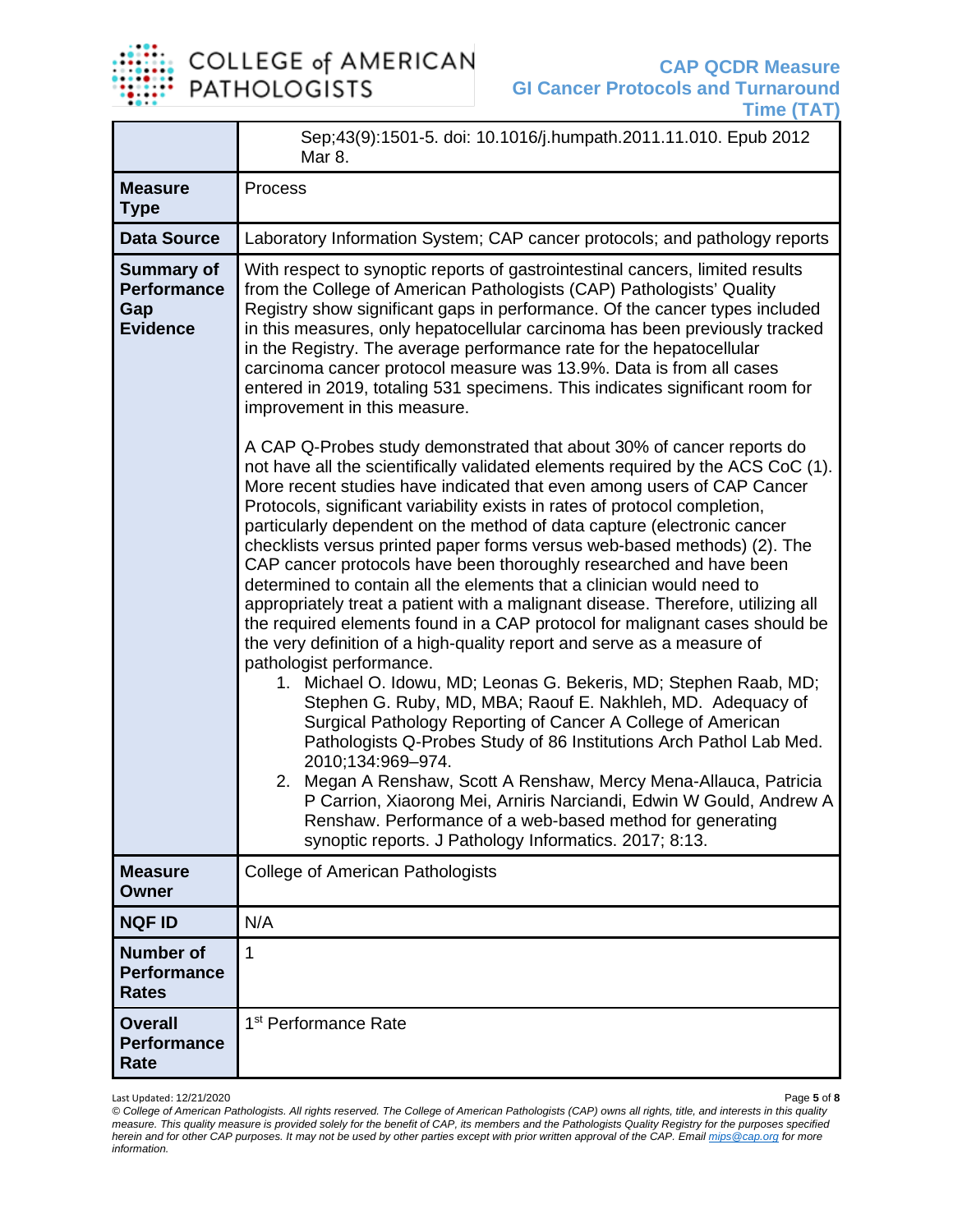

| <b>High-priority</b>                                                                                  | Yes                                                                                                                                                                                                                                                                                                                                                                                                                                                                                                                                                                                                                                                                                                                                                                                                                                                                                                                            |
|-------------------------------------------------------------------------------------------------------|--------------------------------------------------------------------------------------------------------------------------------------------------------------------------------------------------------------------------------------------------------------------------------------------------------------------------------------------------------------------------------------------------------------------------------------------------------------------------------------------------------------------------------------------------------------------------------------------------------------------------------------------------------------------------------------------------------------------------------------------------------------------------------------------------------------------------------------------------------------------------------------------------------------------------------|
| Improvement<br><b>Notation</b>                                                                        | Inverse Measure: No<br>Proportional Measure: Yes (Higher score indicates better quality)<br>Continuous Variable Measure: No<br>Ratio Measure: No<br>Risk-adjusted: No                                                                                                                                                                                                                                                                                                                                                                                                                                                                                                                                                                                                                                                                                                                                                          |
| <b>Care Setting</b><br>and Specialty                                                                  | Care Setting: Other-Laboratories; Telehealth not applicable<br>Specialty: Pathology                                                                                                                                                                                                                                                                                                                                                                                                                                                                                                                                                                                                                                                                                                                                                                                                                                            |
| <b>Current</b><br><b>Clinical</b><br><b>Guideline the</b><br><b>Measure is</b><br><b>Derived From</b> | Guideline: None.<br>Cancer Protocols: Shi, C. Protocol for the Examination of Specimens From<br>Patients With Carcinoma of the Esophagus v 4.1.0.0 (February 2020)<br>https://documents.cap.org/protocols/cp-giupper-esophagus-20-4100.pdf<br>Burgart, LJ Protocol for the Examination of Specimens From Patients With<br>Hepatocellular Carcinoma v 4.1.0.0. (February 2020)<br>https://documents.cap.org/protocols/cp-gihepatobiliary-hepatocellular-20-4100.pdf<br>Burgart, LJ Protocol for the Examination of Resection Specimens From<br>Patients With Primary Carcinoma of the Colon and Rectum v 4.1.0.0<br>(February 2020)<br>https://documents.cap.org/protocols/cp-gilower-colonrectum-resection-20-<br>4100.pdf<br>Shi, C. Protocol for the Examination of Specimens From Patients With<br>Carcinoma of the Stomach v 4.1.0.0 (February 2020)<br>https://documents.cap.org/protocols/cp-giupper-stomach-20-4100.pdf |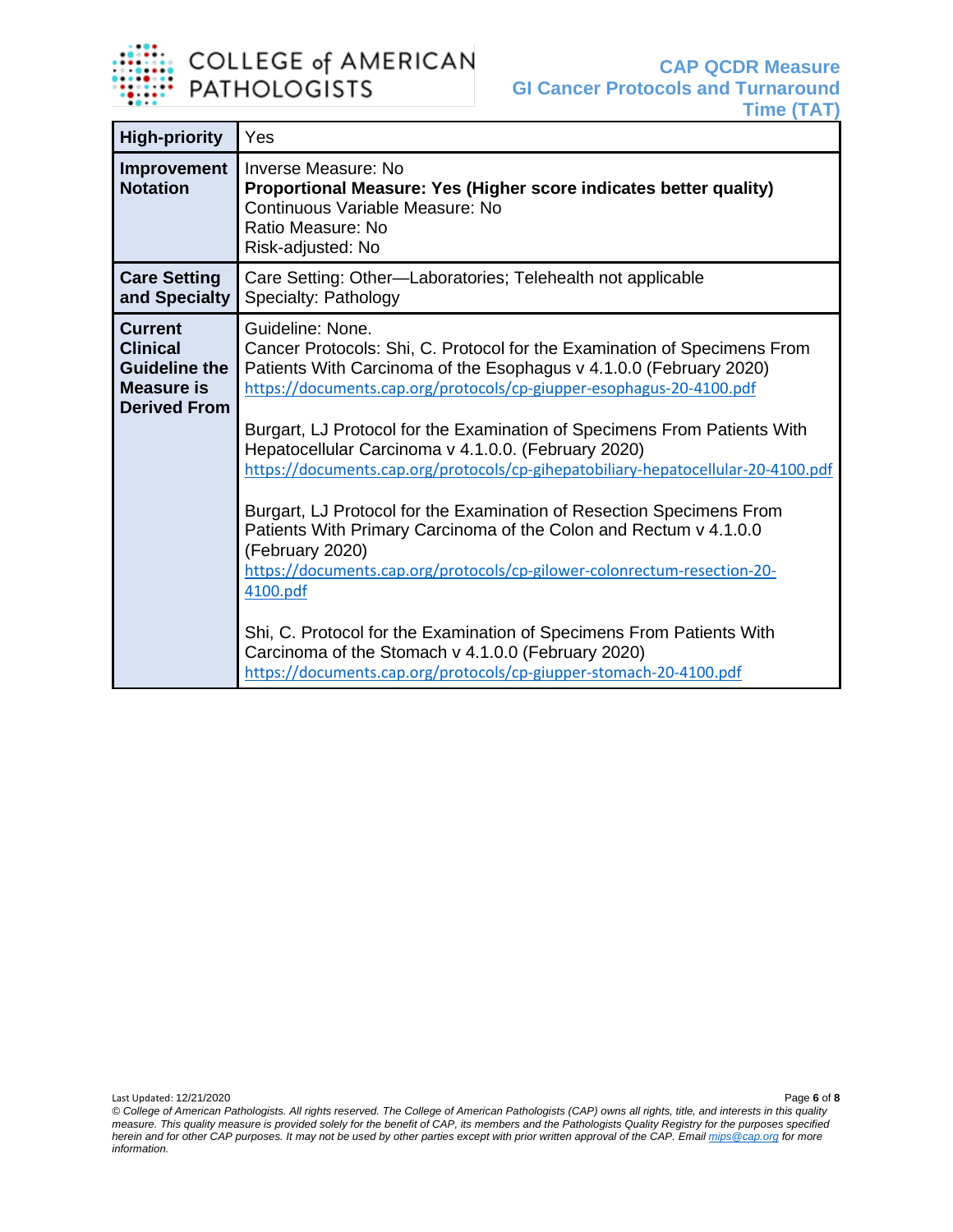

**CAP QCDR Measure GI Cancer Protocols and Turnaround Time (TAT)**

## Measure Flow

#### Performance Rate 1



*© College of American Pathologists. All rights reserved. The College of American Pathologists (CAP) owns all rights, title, and interests in this quality measure. This quality measure is provided solely for the benefit of CAP, its members and the Pathologists Quality Registry for the purposes specified herein and for other CAP purposes. It may not be used by other parties except with prior written approval of the CAP. Emai[l mips@cap.org](mailto:mips@cap.org) for more information.*